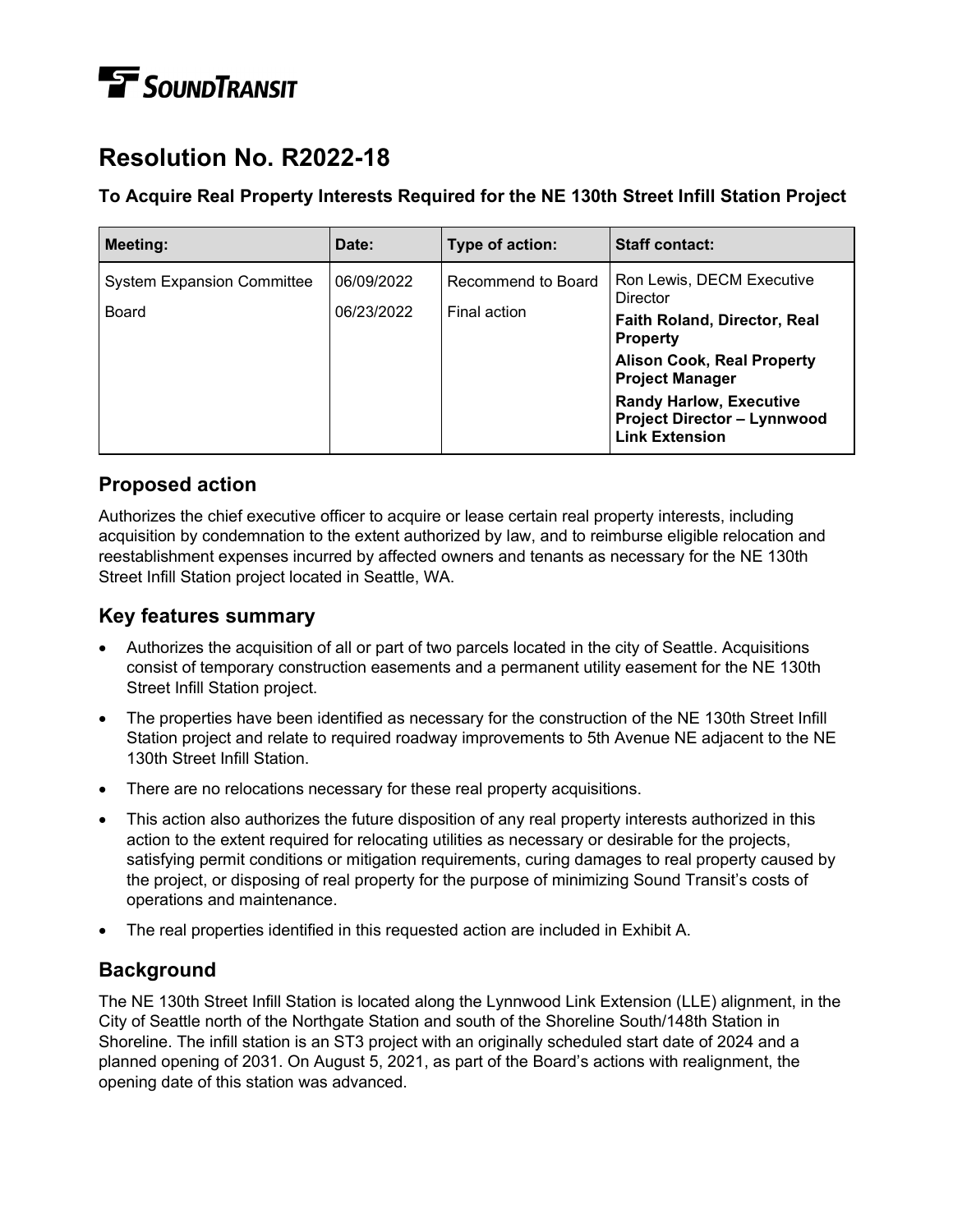A station at NE 130th Street was evaluated in the 2015 LLE Final Environmental Impact Statement (EIS) and mitigation commitments for the station are documented in the Federal Transit Administration's Record of Decision (ROD).

In September 2018, the Sound Transit Board authorized advancing Preliminary Engineering for the project to determine if all or part of the station could be constructed earlier than planned under ST3, concurrently with LLE. The purpose was to explore opportunities to avoid or minimize future service impacts to LLE, scheduled to open for revenue service in 2024. New information from the 2019 NE 130th Station Conceptual Design Report was included in the Lynnwood Link Extension Additional Project Refinements / NEPA Re-evaluation approved by FTA in January 2020.

In February 2020, the Board authorized advancing Final Design along with construction of the station foundations and in August 2021, the Board authorized a project delivery date of 2025. Staff have completed Preliminary Engineering and Final Design, and initial construction of structural elements has commenced as part of the Lynnwood Link Extension.

Sound Transit will acquire the property, by condemnation if necessary, as needed for the construction, operation, and maintenance of the NE 130th Street Infill Station project and will reimburse relocation expenses to eligible affected owners and tenants. Sound Transit's authorizing legislation grants the agency the power of eminent domain to accomplish such acquisitions when efforts to reach agreement with property owners are unsuccessful.

### **Project status**

| <b>Project</b><br><b>Identification</b> | <b>Project</b><br><b>Refinements</b> | Conceptual<br>Engineering/<br>Environmental<br><b>Review</b> | <b>Preliminary</b><br><b>Engineering</b> | <b>Final Design</b> | <b>Construction</b> |
|-----------------------------------------|--------------------------------------|--------------------------------------------------------------|------------------------------------------|---------------------|---------------------|

Projected completion date: 2Q 2026

Project scope, schedule and budget summary are located on page 101 of the March 2022 Agency Progress Report.

#### **Fiscal information**

Upon Board approval of the budget amendment through Resolution No. R2022-17, the baseline budget for the NE 130th Street Infill Station project is \$240,155,000.

The baseline budget for NE 130th Street Infill Station project is \$240,155,000. Within that amount, \$96,000 has been allocated to the right of way phase, of which \$0 has been previously committed. The \$96,000 of uncommitted funds are sufficient to complete the action.

In accordance with Sound Transit policy, budgets for specific parcels will be discussed with the Board in executive session. Consistent with the current estimate at completion for real property acquisition, this action and acquisitions of remaining certified properties are affordable within the adopted project budget.

This action is within the project's baseline budget and does not have an impact on the affordability of the Agency's Finance Plan and or any other system expansion project. 

#### **Disadvantaged and small business participation**

Not applicable to this action.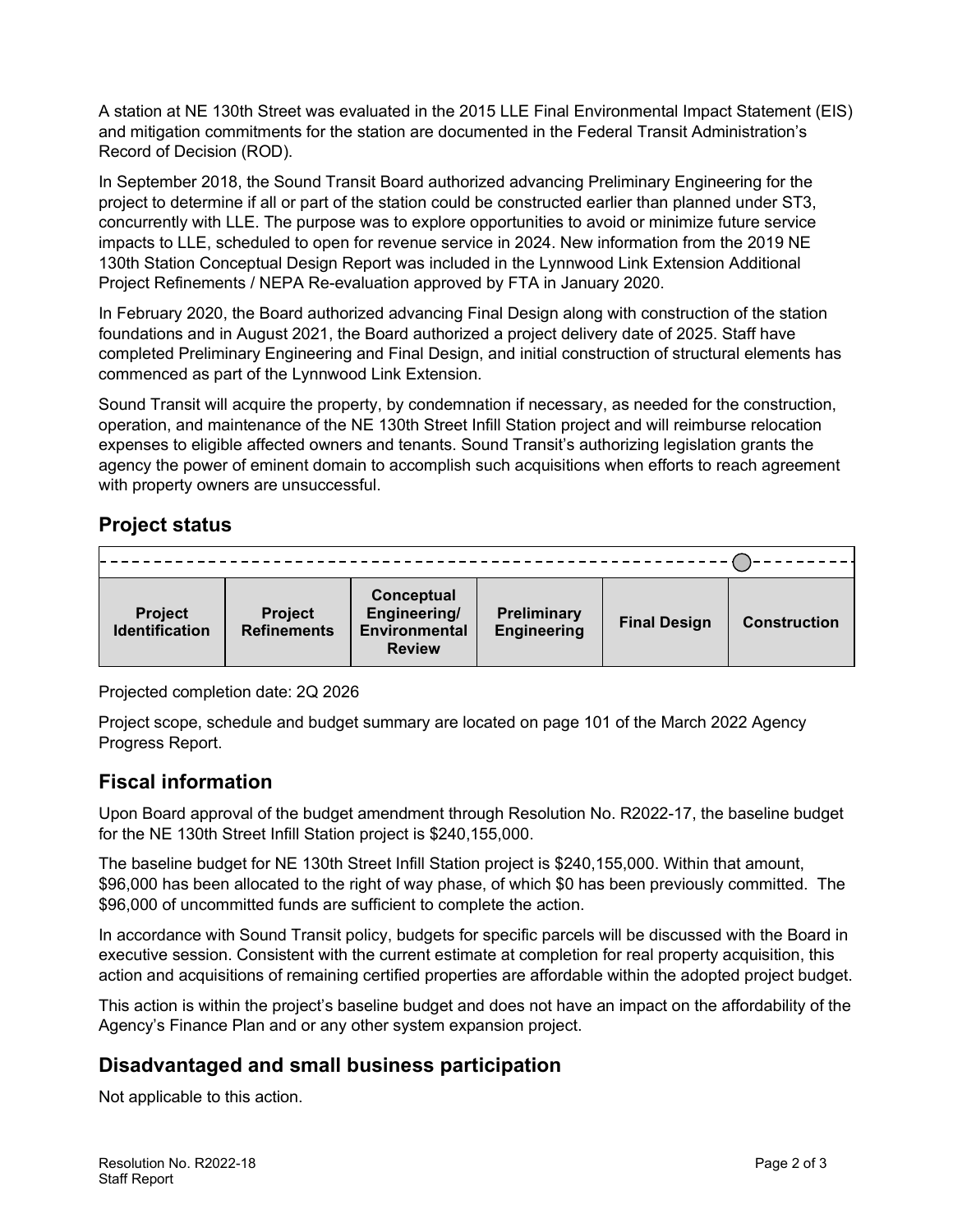### **Public involvement**

In compliance with state law regarding public notification, Sound Transit mailed certified letters to property owners affected by this action on or before June 6, 2022. Legal notices of this proposed Board action will be published in the Seattle Times and Everett Herald on June 10 and 17, 2022.

#### **Time constraints**

A one-month delay will not have a major impact on the project schedule, although timely approval of this action is necessary to support a 2026 schedule for delivery of the project.

#### **Prior Board/Committee actions**

Resolution R2021-17: Amended the adopted budget for the NE 130th Street Infill Station by increasing the project allocation by \$7,513,000 from \$28,904,000 to \$36,417,000 to provide funding for Motion No. M2021-63 to support schedule-critical activities enabling the full build option for the NE 130th Street Infill Station.

Motion No. M2021-63: Authorized the chief executive officer to increase specific contracts and agreements as necessary to support schedule-critical activities enabling the full build option for the NE 130th Street Infill Station, increasing authorization within the construction phase by \$7,513,000 for a total limited funding authorization amount not to exceed \$27,513,000 contingent upon Board approval of Resolution No. R2021-17.

Resolution No. R2021-05: Established a flexible and accountable framework to implement ST2 and ST3 projects not yet in construction as close as possible to the dates promised to the voters that (1) allows project work to proceed right away within the confines of an affordable financial plan; (2) prioritizes maintaining project schedules through an accountable and transparent process to update the agency's revenue assumptions and financing approach and address cost increases at the project and program level; and (3) positions the agency to react quickly as new information becomes available, particularly on the revenue side, and provides greater oversight for the Board and transparency to the public through oversight mechanisms, including an annual Board program review of updated revenue and cost projections to allow the Board to revisit the realigned capital plan assumptions based on shifts in projected financial capacity and opportunities to expedite projects.

Resolution No. R2020-01: Amended the adopted budget for the NE 130th Street Infill Station to allow the project final design phase to begin in 2020. This action supports the Advance Incrementally or Advance Fully options for the NE 130th Street Infill Station by (a) increasing the authorized project allocation from \$6,769,000 to \$28,904,000, and (b) increasing the adopted 2020 annual project allocation from \$2,297,648 to \$17,038,167. This action was contingent upon the Board's decision in Motion No. M2020-13.

Resolution No. R2018-34: (1) Amended the adopted 2018 annual budget to create the NE 130th Street Infill Station project by (a) establishing the authorized project allocation to date in the amount of \$6,769,000 and (b) establishing the 2018 Annual Budget in the amount of \$315,000, and (2) authorized acceleration of the preliminary engineering phase to begin in 2018.

**Environmental review –** KH 5/27/22

**Legal review –** MV 6/6/2022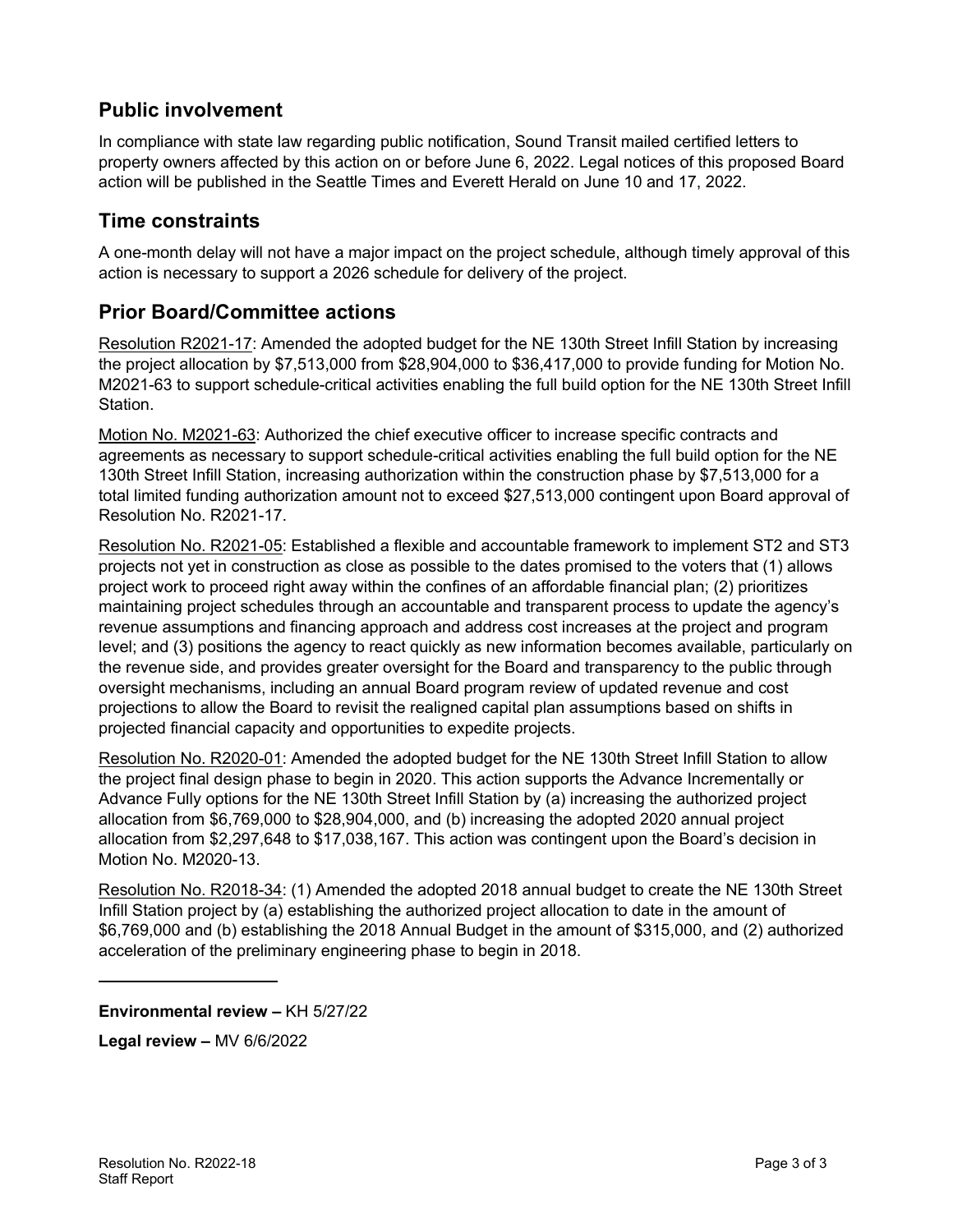# **T** SOUNDTRANSIT

# **Resolution No. R2022-18**

A RESOLUTION of the Board of the Central Puget Sound Regional Transit Authority authorizing the chief executive officer to acquire certain real property interests, including acquisition by condemnation to the extent authorized by law, and to reimburse eligible relocation and reestablishment expenses incurred by affected owners and tenants as necessary for the NE 130th Street Infill Station project located in Seattle, WA.

WHEREAS, the Central Puget Sound Regional Transit Authority, commonly known as Sound Transit, was formed under chapters 81.104 and 81.112 of the Revised Code of Washington (RCW) for the Pierce, King, and Snohomish Counties region by action of their respective county councils pursuant to RCW 81.112.030; and

WHEREAS, Sound Transit is authorized to plan, construct, and permanently operate a highcapacity system of transportation infrastructure and services to meet regional public transportation needs in the Central Puget Sound region; and

WHEREAS, in general elections held within the Sound Transit district on November 5, 1996, November 4, 2008, and November 8, 2016, voters approved local funding to implement a regional high-capacity transportation system for the Central Puget Sound region; and

WHEREAS, in order to use the property determined to be necessary for the construction, operation and maintenance of project improvements required under the voter approved high capacity transportation system plans, it is necessary for Sound Transit to acquire by negotiated purchase or to condemn certain rights in the property for public purposes, and to reimburse eligible relocation and reestablishment expenses incurred by affected owners and tenants; and

WHEREAS, NE 130th Street Infill Station Project is a component of Sound Transit's Link Light Rail high capacity transit system; and

WHEREAS, Sound Transit has identified certain real properties as necessary for the construction and permanent location of the NE 130th Street Infill Station Project and such properties are reasonably described in Exhibit A of this resolution; and

WHEREAS, in order to use the property determined to be necessary for the construction, operation, and permanent location of the NE 130th Street Infill Station Project, it is necessary for Sound Transit to acquire by negotiated purchase or to condemn certain lands and rights in property for public purposes, and reimburse eligible relocation and reestablishment expenses incurred by affected owners and tenants; and

WHEREAS, Sound Transit has commissioned or will commission appraisals to determine the fair market value of the properties, and will negotiate in good faith with the owners of the properties authorized to be acquired by negotiated purchase or condemned, with the intent of reaching agreements for the voluntary acquisition of the property for fair market value; and

WHEREAS, the funds necessary to acquire the property by voluntary purchase or to pay just compensation adjudged due after condemnation and the funds necessary to reimburse eligible relocation and reestablishment expenses shall be paid from Sound Transit general funds.

NOW THEREFORE BE IT RESOLVED by the Board of the Central Puget Sound Regional Transit Authority as follows: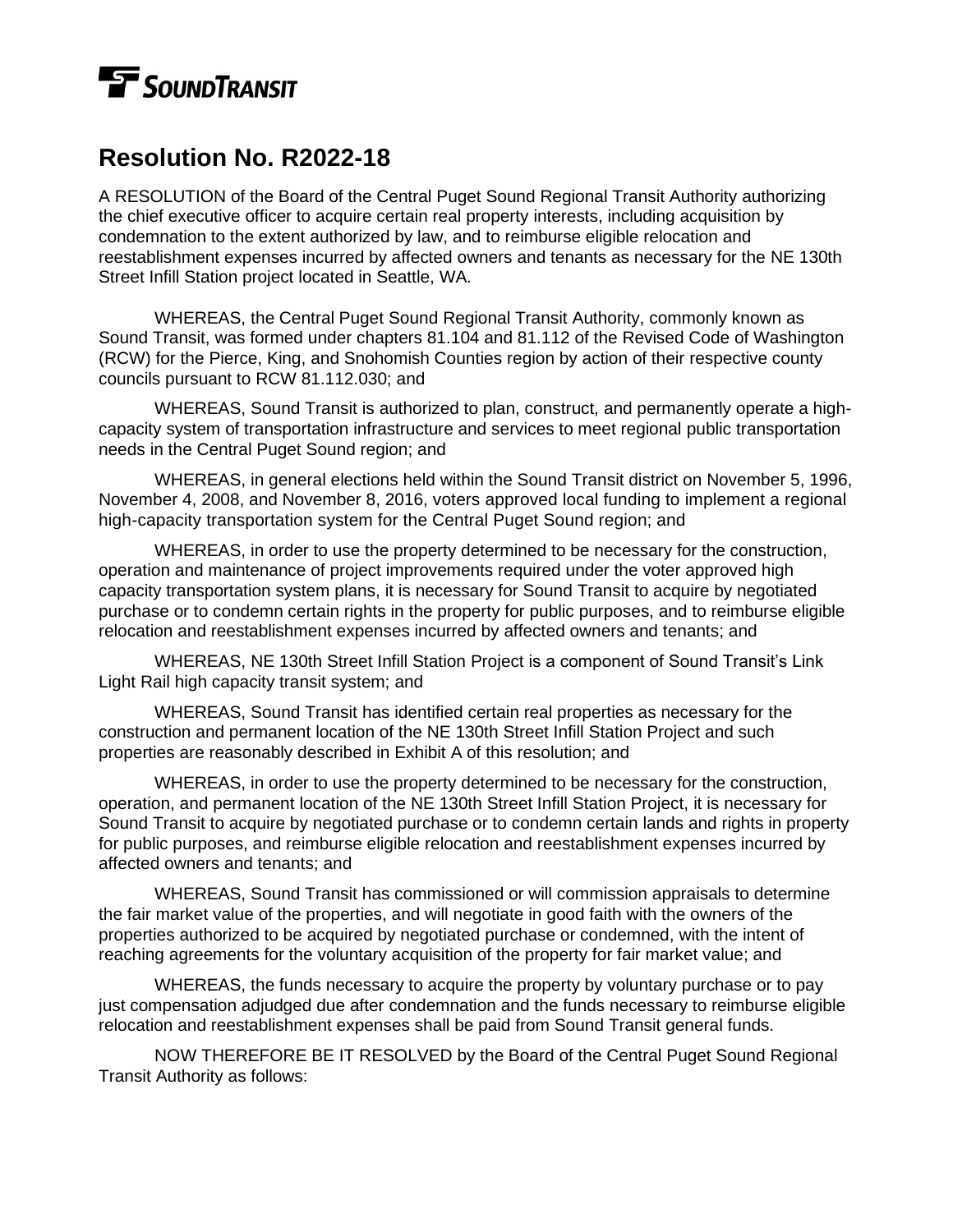SECTION 1. The chief executive officer is hereby authorized to:

- A. Execute such agreements as are customary and necessary for the acquisition of interests in the real property described in Exhibit A (said property to be used for NE 130th Street Infill Station Project) and incorporated herein by reference, and for the reimbursement of eligible relocation and reestablishment expenses. In accordance with Sound Transit's Real Property Acquisition and Relocation Policies, Procedures and Guidelines, the acquisition price of the properties may not exceed the fair market value to be determined through the appraisal process; provided that in the event the total of the acquisition, relocation, and reestablishment costs of the properties for the NE 130th Street Infill Station Project exceeds Sound Transit's approved budget for right-of-way acquisition (plus contingency), then the chief executive officer must obtain approval from the appropriate committee or the Board, per Resolution No. R2018-40, before the acquisition of the property for the NE 130th Street Infill Station Project by purchase or by condemnation and the reimbursement of eligible relocation and reestablishment expenses.
- B. Settle condemnation litigation or enter administrative settlements (a settlement in lieu of initiating condemnation litigation) for the acquisition of interests in the real property described in Exhibit A. Such settlements shall be made only upon the finding of legal counsel that the settlement is consistent with the law and is reasonable, prudent, and in the public interest. Such settlements may not exceed established project budgets. For all other settlements proposed, the chief executive officer must obtain prior approval of the appropriate committee or the Board, per Resolution No. R2018-40.
- C. Make minor amendments to the legal descriptions of the properties described in Exhibit A, as may be necessary to correct scrivener's errors and/or to conform the legal description to the precise boundaries of the property required for the project.
- D. Execute agreements for the disposition of interests in the real property identified in Exhibit A for: (1) the relocation of utilities as necessary or desirable for the projects; (2) the satisfaction of permit conditions or mitigation requirements; (3) the curing of damages to real property identified in Exhibit A and caused by the implementation of the projects; or (4) returning real property identified in Exhibit A to previous owners for the purpose of minimizing Sound Transit's costs of operations and maintenance; provided that the foregoing dispositions of real property must be compatible with and must not interfere with regional transit system uses and must avoid the creation of unbuildable, residual parcels whenever possible.

SECTION 2. The Sound Transit Board deems the NE 130th Street Infill Station Project, to be a public use for a public purpose. The Board deems it necessary and in the best interests of the citizens residing within Sound Transit's boundaries to acquire interests in the real property identified in Exhibit A as being necessary for the construction, operation, and permanent location of NE 130th Street Infill Station Project, and affected owners and tenants be reimbursed eligible relocation and reestablishment expenses associated with displacements from the properties.

SECTION 3. The Sound Transit Board finds that the public health, safety, necessity, convenience, and welfare demand and require that interests in the real property described in Exhibit A be immediately acquired, condemned, appropriated, taken and damaged for the construction, operation, and permanent location of the NE 130th Street Infill Station Project.

SECTION 4. In addition to the authority granted the chief executive officer in Section 1 above, condemnation proceedings are hereby authorized to acquire all, or any portion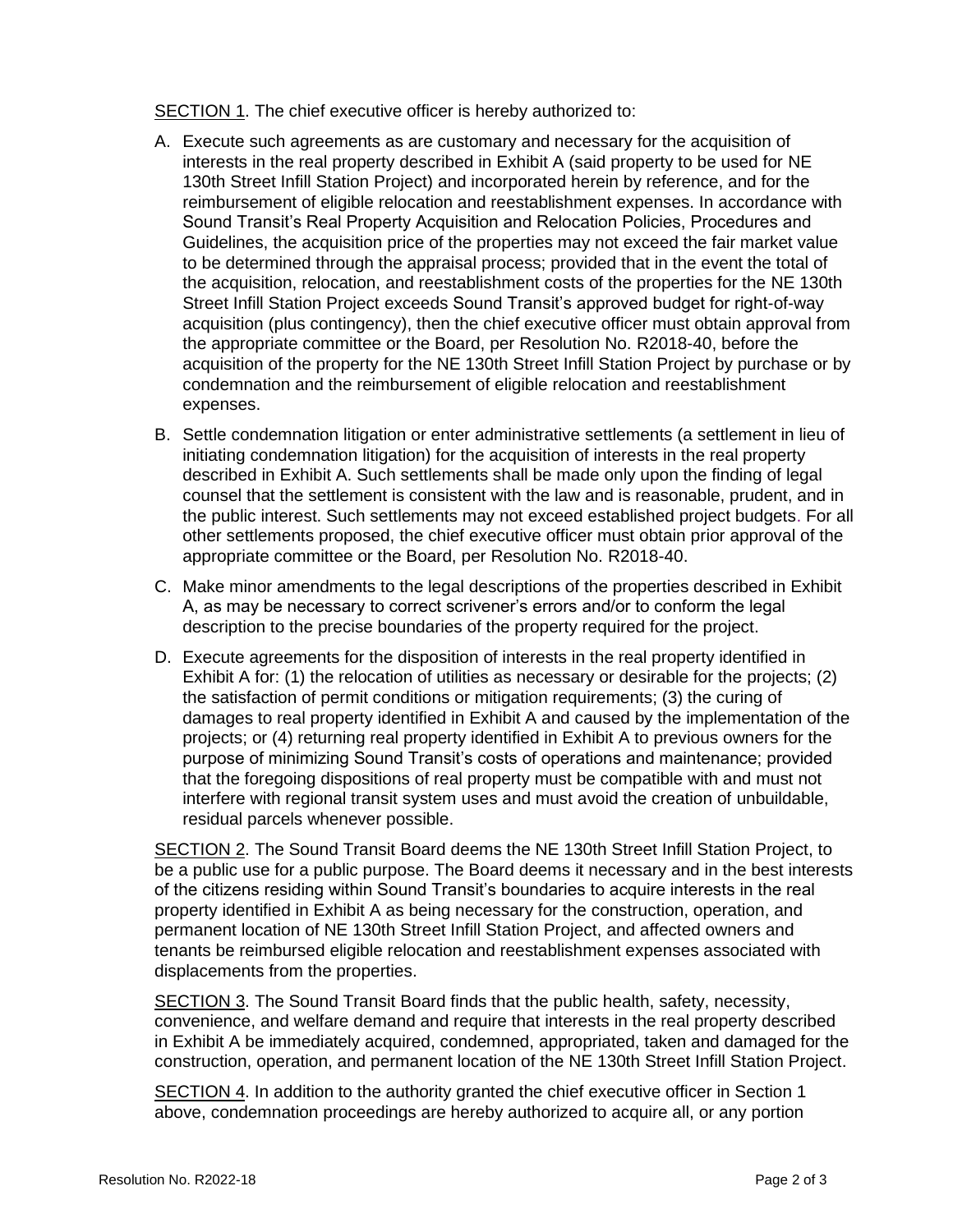thereof, of the properties and property rights and/or rights in those of the properties described in Exhibit A to the extent permitted by law, for the purpose of constructing, owning, operating, and maintaining a permanent location of the NE 130th Street Infill Station Project.

SECTION 5. The funds necessary to acquire the property by purchase or to pay just compensation adjudged due after condemnation shall be paid from Sound Transit general funds.

ADOPTED by the Board of the Central Puget Sound Regional Transit Authority at a regular meeting thereof held on June 23, 2022.

Vandia Th. Parlence

Claudia Balducci Board Chair Pro Tem

**Attest:**

Kathup flans

Kathryn Flores Board Administrator